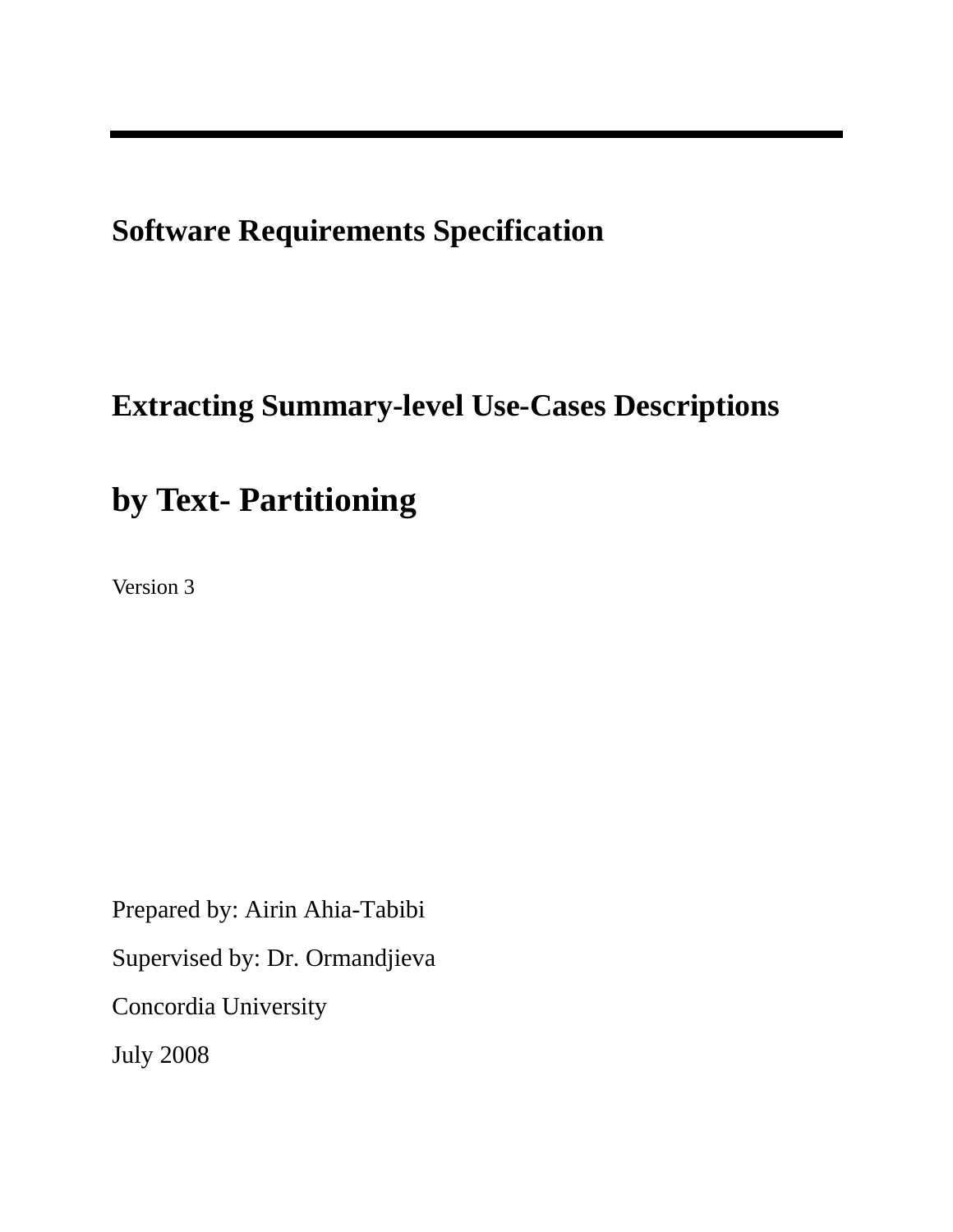# **Table of Content**

| $1_{-}$ |      |  |
|---------|------|--|
|         | 1.1. |  |
|         | 1.2. |  |
|         | 1.3. |  |
|         | 1.4. |  |
| 2.      |      |  |
|         | 2.1. |  |
|         | 2.2. |  |
|         | 2.3. |  |
|         | 2.4. |  |
| 3.      |      |  |
|         | 3.1. |  |
| 4.      |      |  |
| 5.      |      |  |
|         | 5.1. |  |
|         | 5.2. |  |
|         | 5.3. |  |
|         |      |  |
| 6.      |      |  |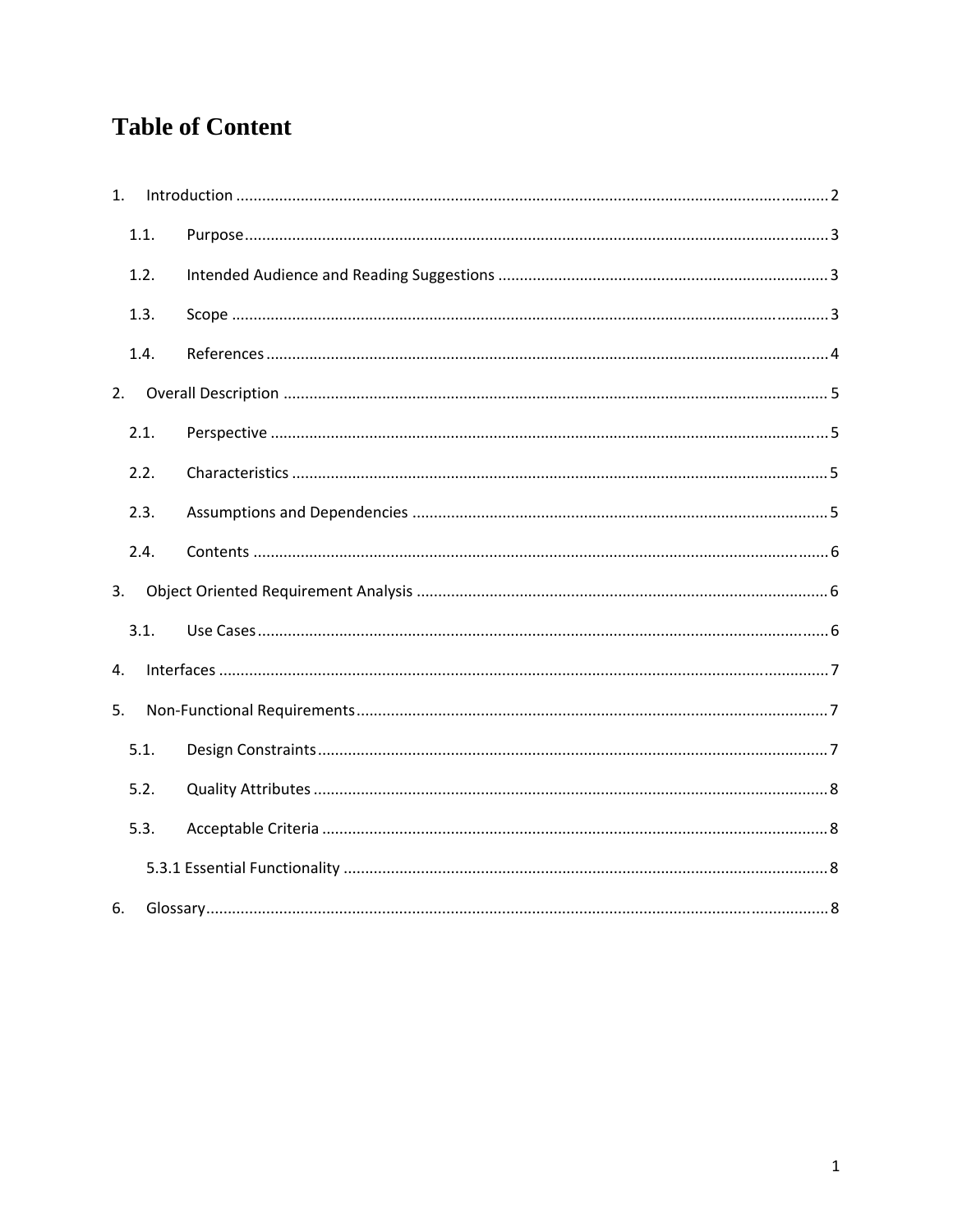# <span id="page-2-0"></span>**1. Introduction**

A conceptual system model can be acquired through an automated process, with a corpus of technical free text requirement documents in a form of Natural Language as input and a UML model, expressed graphically, through UML diagrams representing its static and dynamic aspects, and textually, in an equivalent XML presentation, as output. The static and dynamic models are generated with the help of a set of predefined rules. Then, an improved static view is generated by injecting domain-related missing information provided by Expert Comparable Contextual (ECC) models, which are extracted from reusable domain-specific data models. Figure 1 illustrates the NLP-Based Quality Assessment in Requirements Engineering.



Figure 1. NLP-Based Quality Assessment in Requirements Engineering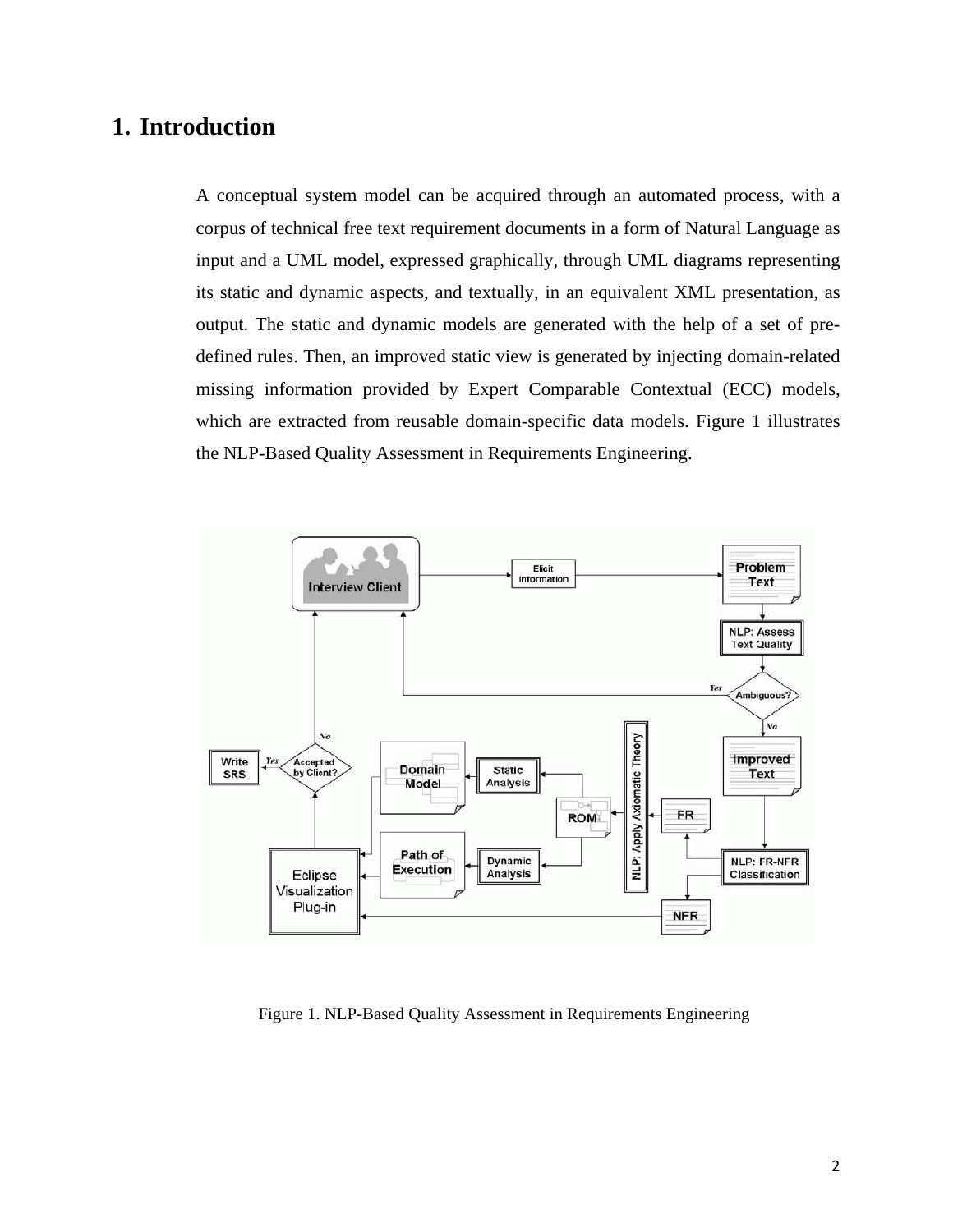#### <span id="page-3-0"></span>1.1. Purpose

This Software Requirements Document (SRD) defines the requirement of the Metricbased text- partitioning algorithm in order to facilitate the drawing of Summary-level Use-case diagrams which are high-level descriptions of the service provided by the system under development, SUD, primarily by measuring the distance between sentences. This is part of the large Requirement Engineering Assistance Diagnostic (READ) project. The ultimate goal of the READ is to develop a Web-based tool which will guide the developers in their in-depth study of the quality of requirements documents and in the timely identification of risks that poorly specified requirements might introduce into the project.

#### 1.2. Intended Audience and Reading Suggestions

This SRD describes how the Summary-level Use-Cases descriptions are extracted from requirement text by using text partitioning algorithm. It is primarily written for the developers of the READ Project and future references as well as the software users.

#### 1.3. Scope

The goal is to group the sentences in the requirement text by the Metric-based textpartitioning algorithm in order to facilitate the identification of Summary-level Usecases description from the text.

The Program essential functionality is getting the improved requirement text from which the ambiguity has been removed with the help of the client [5], saving it in XML format and generating the similarity and dissimilarity tables as well as measuring the distances. It is worth mentioning that the text has already undergone the NLP text Quality assessment.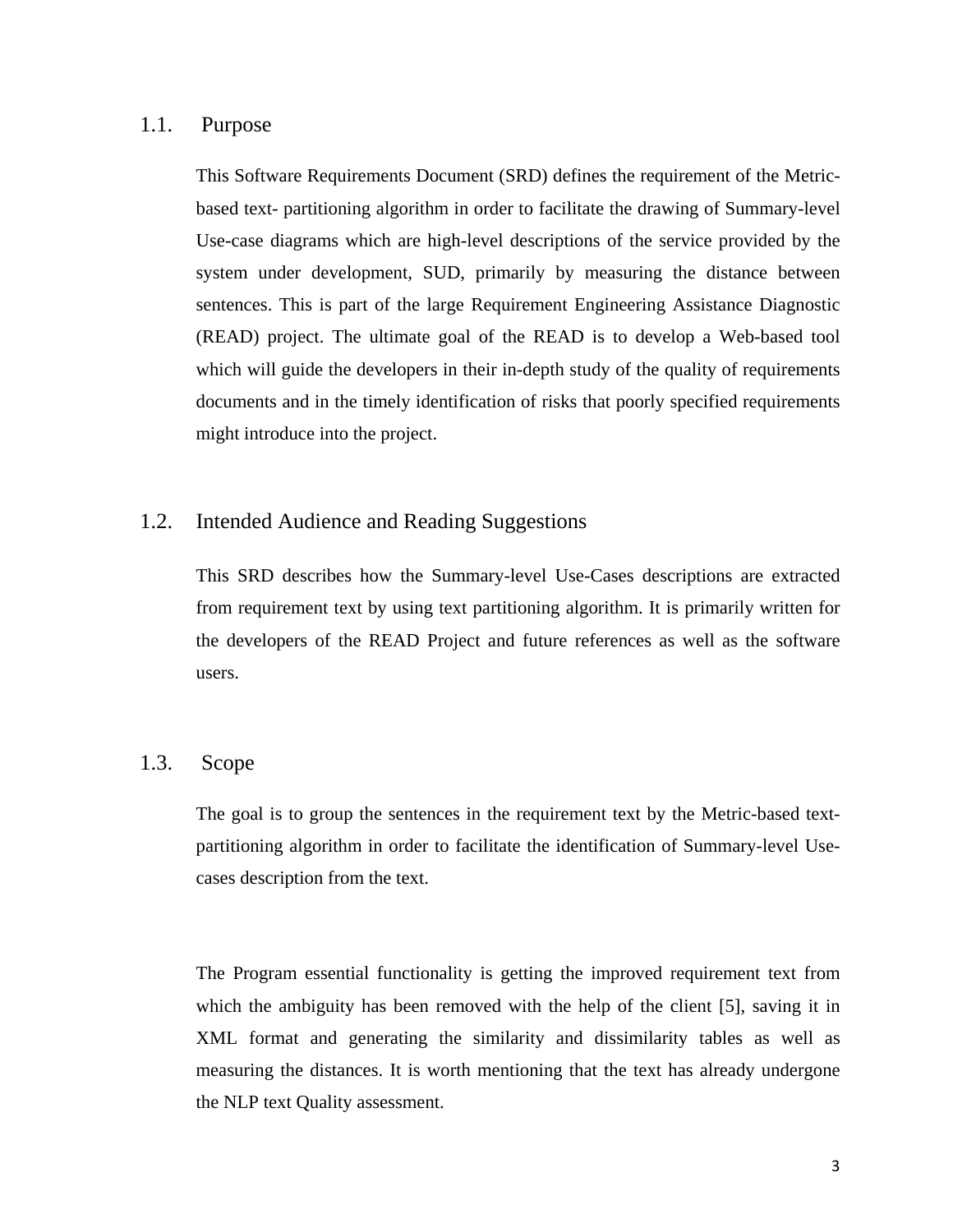<span id="page-4-0"></span>Such a grouping increases the visibility of a service in the text paragraphs of the original text. This will facilitate the job of the analysts in ensuring the completeness of the use-case descriptions and verifying the text for possible inconsistencies between otherwise scattered statements.

#### 1.4. References

[1] Moradi Seresht, Sh., Ormandjieva, O., "Automated Assessment of Use Case Elicitation from Requirements Text" Accepted at  $11<sup>th</sup>$  Workshop on Requirements Engineering,WER 2008

[2] Saber, S., "EVP software Requirement Document", 2008, from http://samer.sabra.ca/evp/

[3] Software Requirement Specification Template, exerted on July, 2008, form [www.processimpact.com/process\\_assets/](http://www.processimpact.com/process_assets/srs_template.doc)**srs**\_**template**.doc

[4] Moradi Seresht, Sh., Ormandjieva, O., Sabra, S., "Automatic Conceptual

Analysis of User Requirements with the Requirements Engineering

Assistance Diagnostic (READ) Tool". Accepted at the 2008 Software

Engineering Research, Management and Applications (SERA 2008), 20-22 of August 2008, Prague, Czech Republic, (2008)

[5] Hussain, H.M.I. (2007). Using Text Classification To Automate Ambiguity Detection in SRS Documents, A Thesis in the Department of Computer Science & Software Engineering, Concordia University, August 2007, Montreal, Quebec Canada.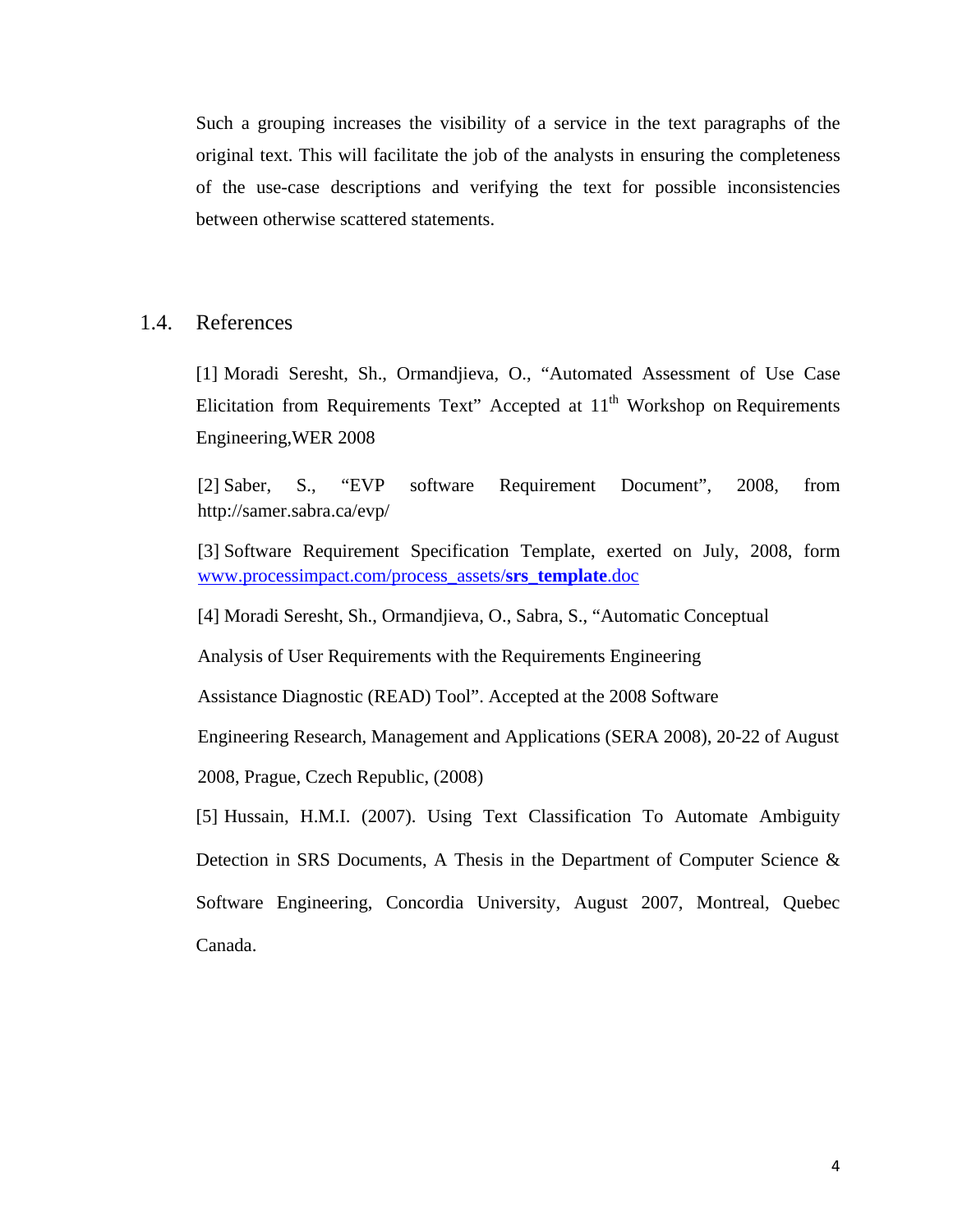## <span id="page-5-0"></span>**2. Overall Description**

#### 2.1. Perspective

As we continue with the development of the visualization functionality of the READ project [2], the Eclipse platform is used to code the algorithm by using Objectoriented methodology and the Java programming language.

#### 2.2. Characteristics

**User:** The system has only one user which has access to all functions.

**Hardware:** The Eclipses platform must be able to write and read files to a workplace.

**Software:** The OS must allow the Eclipse platform to write and read files to a workplace.

**Security:** There is no security feature implemented in the system and any user can access all the functions.

**Reliability:** The system will ensure that the generated tables and distances are correct.

#### 2.3. Assumptions and Dependencies

The format of the input file has been assumed to be an improved pure text. This document, however, is not meant to be exhaustive elaboration of all functions. It is just a clear and concise outline.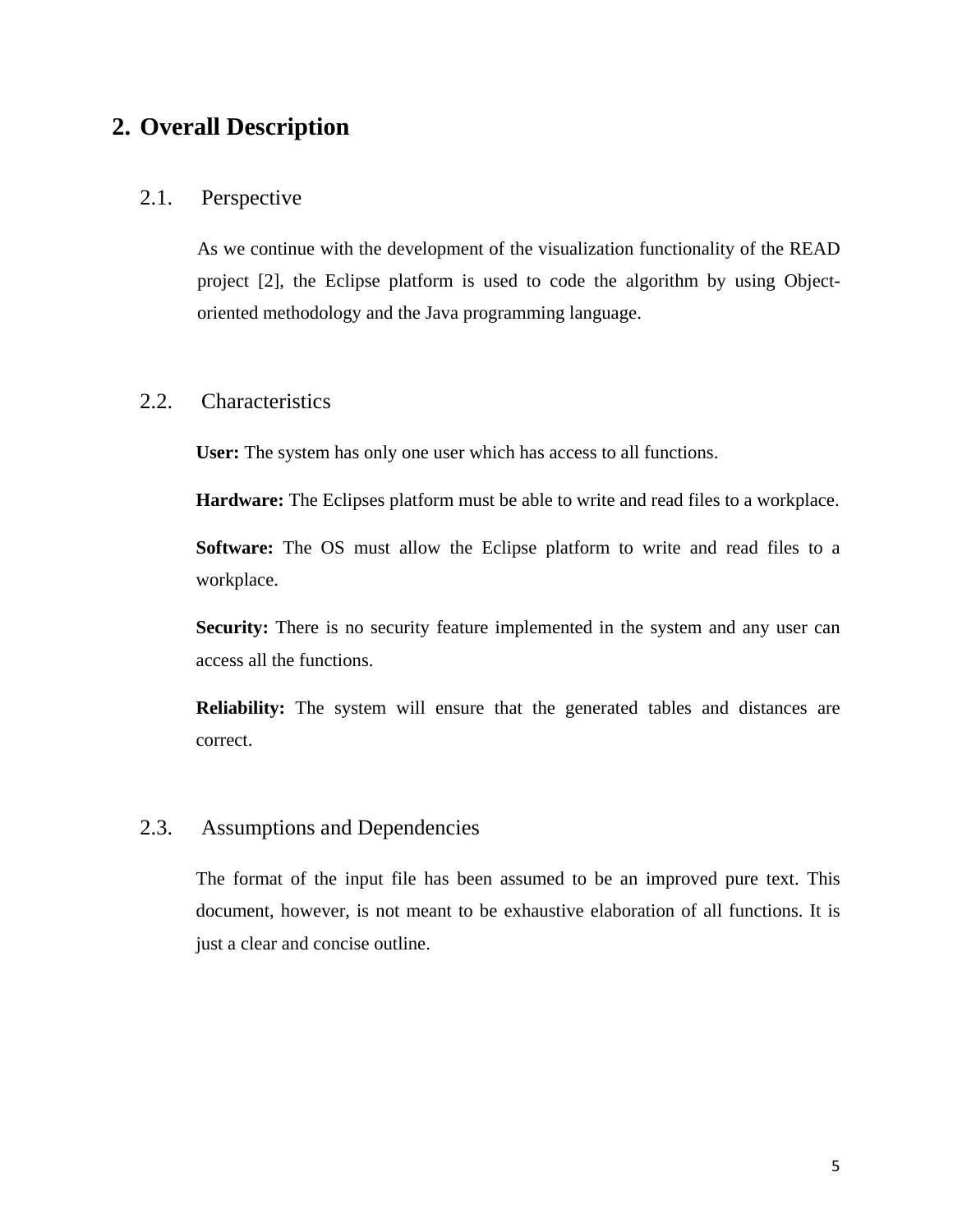<span id="page-6-0"></span>2.4. Contents

After the section 1 and 2 which were the Introduction and Overall Description, the rest of the document is designed as follow. Section 3 describes the Object Oriented Requirement Analysis. Section 4 is about the interfaces and section 5 describes the Non-functional recruitments. The document finishes by section 6 which is the Glossary.

## **3. Object Oriented Requirement Analysis**

3.1. Use Cases



Figure 2. Use Cases

**UC1.** User chooses the actors from the corresponding XML file which is already created.

**UC2.** User chooses the triggering events from the corresponding XML file which is already created.

**UC3.** The partitioning algorithm consists of 2 parts. First part is to use some predefined patterns to recognize the main sentences which identify the summarylevel-use-cases accomplishing certain goals (system usages). The second part is to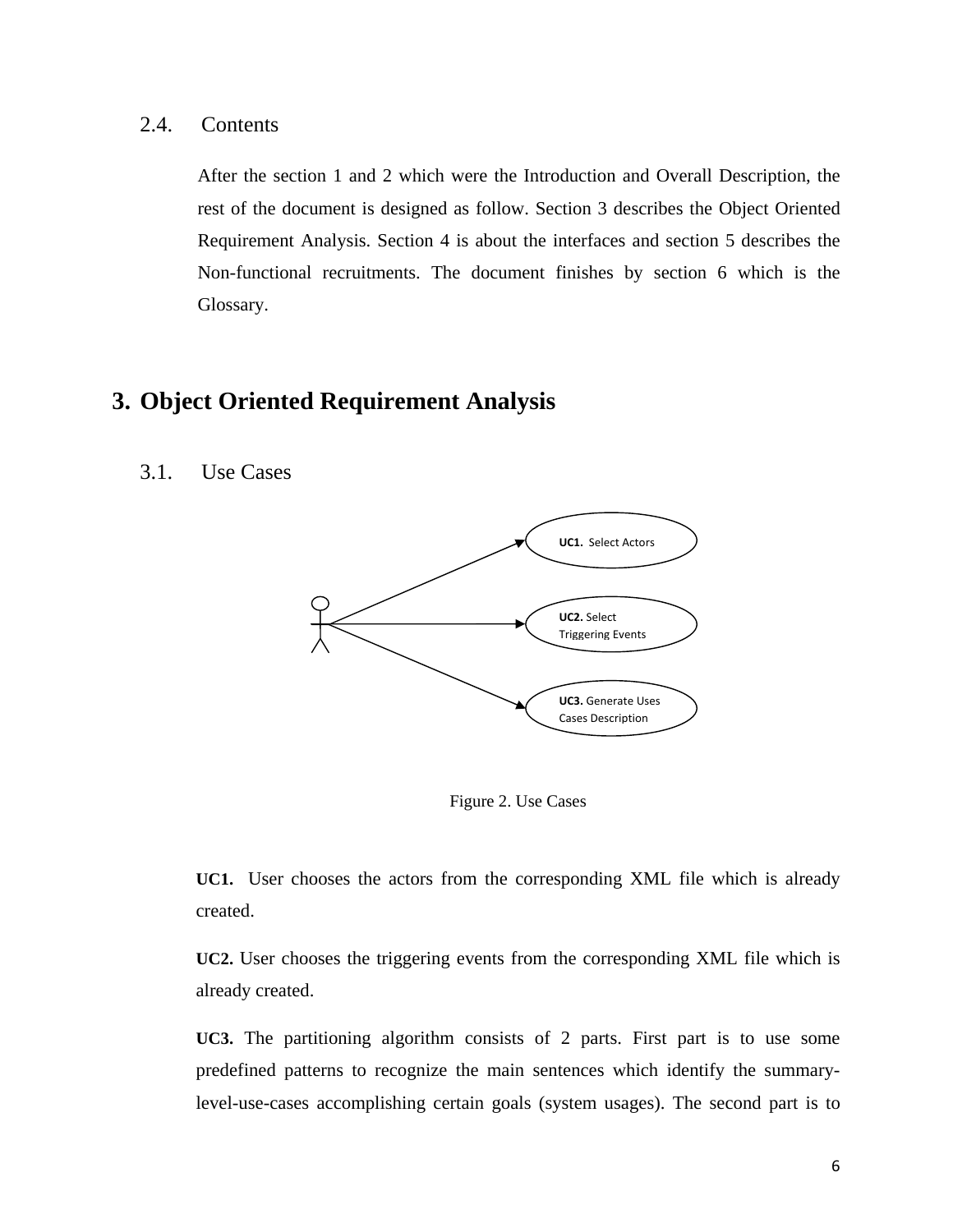<span id="page-7-0"></span>partition the original problem statement description around the chosen sentences into summery-level-use-cases descriptions, one partition per main sentence. Each partition groups the sentences related to one goal. The equivalence criterion is the closeness of the sentences to the corresponding main sentence.

The extended functions, in addition, are separating sentences in the paragraph by using sentence delimiter program, eliminating redundant words, and recognizing the primary and secondary actors as well as the verbs.

## **4. Interfaces**

This portion of the project is internal to the system and therefore does not considerably involve interaction with the user and as a result there is no direct interface. Once it gets integrated, the interface will be that of the EVP [2].

## **5. Non-Functional Requirements**

#### 5.1. Design Constraints

As it is mentioned, the Extracting Summary-level Use-Cases Descriptions by Text-Partitioning is only one portion of the READ project and it suppose to interact with the rest other parts. Therefore, it will be implemented as an Eclipse application. Its design constraints are defined by the Eclipse frameworks that it built on. In Particular, it depends on the UML2 component and will be developed using Java.